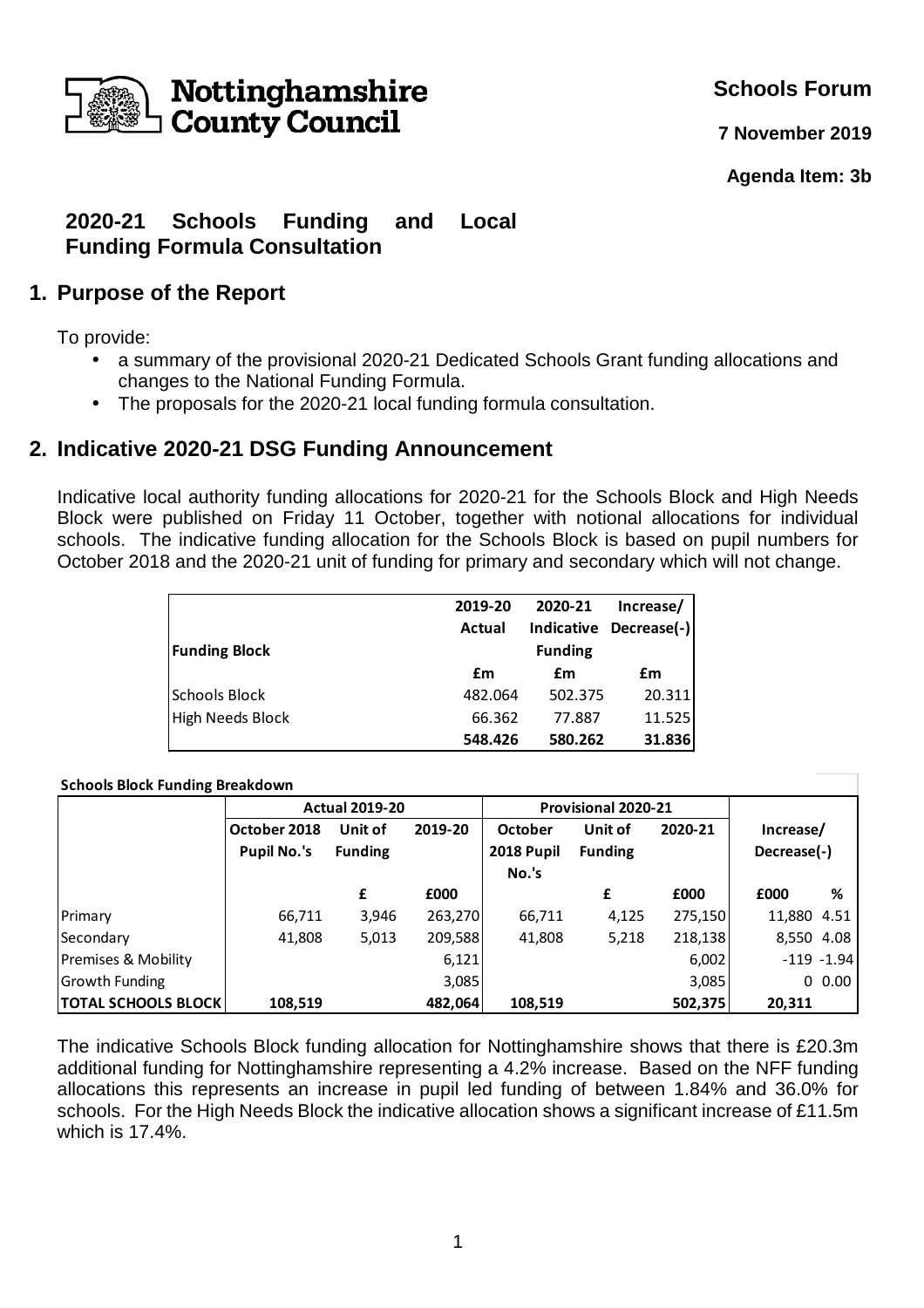## **3. Changes to the National Funding Formula (NFF) for 2020-21**

The key changes in the Schools Block are:

- The Minimum Per Pupil (MPP) funding levels have increased to £3,750 for all primary schools and £5,000 for all secondary schools. The primary level will rise to £4,000 in 2021-22. These levels are to be mandatory for all local authorities to use in their local funding formula (LFF). There was a government consultation which closed on the 22<sup>nd</sup> October regarding the implementation of this.
- The funding floor will be set at 1.84% and based on individual schools NFF allocation in 2019-20. This increase is based on pupil led funding only.
- Schools that are attracting their core NFF allocations will benefit from an increase of 4% to the formula's core (i.e. pupil led) factors. The exception to this is FSM which will be in line with inflation at 1.84%.
- Removal of the gains cap.
- Mobility is now on a formula basis and not historic spend as in previous years. All mobile pupils above the threshold will be allocated a per pupil amount of £875 for each primary pupil and £1,250 for each secondary pupil.
- Pupil growth will be allocated on a formulaic basis again although it is still up to local authorities how to distribute the funding.
- The teachers' pay grant and teachers' pension employer contributions grant will both continue to be paid separately in 2020-21.

The key Changes in the High Needs Block are:

- The funding floor is set at 8% so each local authority can plan for an increase of at least that percentage.
- The gains cap is set at 17%.

# **4. Operational Guidance – Schools Revenue Funding 2020-21**

The operational guidance was issued in September 2019 for LAs to start to plan the local implementation of the funding system for 2020-21. As well as the above announcements the following also applies for 2020-21:

- The Schools block will be ring fenced for 2020-21 but LAs still will be able to transfer up to 0.5% out of this with the agreement of their schools forum and subject to consultation.
- Flexible minimum funding guarantee (MFG) to be allowed between plus 0.5% and 1.84%.
- There is no gains cap in the NFF but LA's can apply a cap locally.
- Removal of the funding floor factor as the Minimum Funding Guarantee (MFG) will be used in place of this.

# **5. Implications for the Local Funding Formula (LFF)**

In view of the significant increase of £11.5m in the High Needs Block funding the local authority is **not** proposing any transfer of funding from the Schools Block to the High Needs Block for 2020- 21. This means that the local authority has been able to mirror the full 2020-21 National Funding Formula with the modelling tool provided by the ESFA for illustrative purposes. This allocation may not match the NFF notional allocations that have been published because they are based on the 2019-20 NFF baselines (not the LA 2019-20 baselines via the LFF) and include the additional ESFA protections for some academies. The illustrative allocations are, however, still based on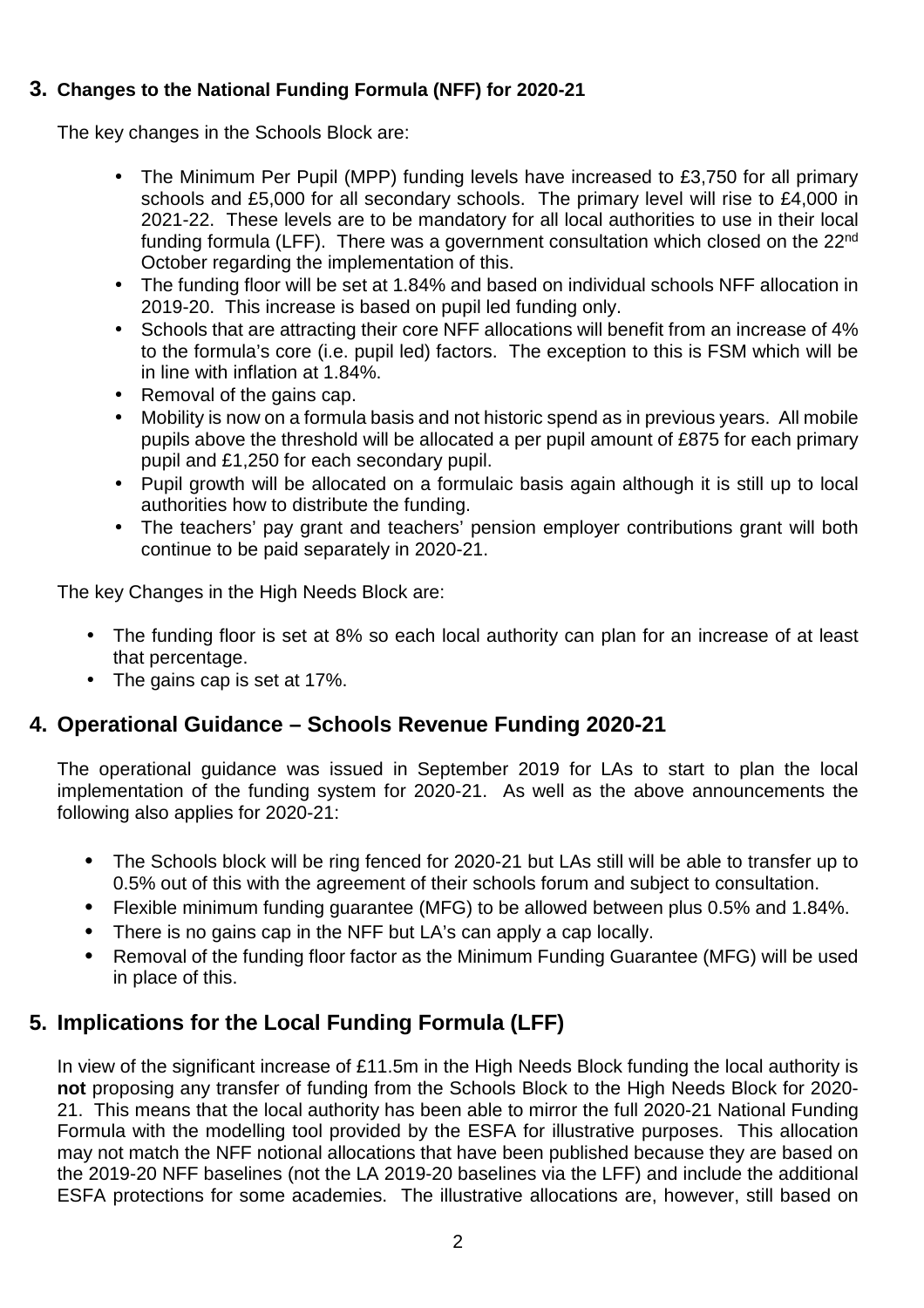October 2018 census data, final allocations will be based on affordability once the actual funding settlement is received in December 2019 using October 2019 census, changes to pupil characteristics and the growth funding.

There are also some additional costs which may influence the final 2020-21 allocation to schools and the ability to mirror the NFF as follows:

- Basic Need pupil number variations and the new Sharp Hill free school estimated to be £1.2m.
- Recovery of the current forecast overspend on rates (NNDR) and an estimated inflationary increase, approx. £0.4m in total.

In 2019-20 the cost of the Basic Need pupil number variations and the new Free School were funded from the growth fund allocation. Although it isn't known what the actual 2020-21 growth fund allocation will be it is assumed that it, together with the £1.269m balance of the 2019-20 allocation, will be sufficient to cover the costs.

That leaves the estimated NNDR increase to address if the actual 2020-21 Schools Block funding allocation is insufficient to cover it. The funding options for the Schools Forum to consider to ensure affordability of the formula are:

- Setting the MFG at less than 1.84%. To recover £0.4m this would need to be around 0.75% and impact 49 schools.
- Setting a gains cap. To recover £0.4m this would need to be around 10% which would impact 23 schools; or
- Use the Non-ISB reserve which has a forecast balance of £3.4m at 31 March 2020.

The MFG will be used to action the inflationary increase referred to as the funding floor. The funding floor ensures that every school receives a minimum increase against their 19-20 baseline. There are 49 schools who are on the funding floor and only receive the minimum increase because their funding allocation through the NFF is **less** than their MFG baseline. This group of schools are being protected from any loss of funding by the positive MFG.

The size of any shortfall or significant change in the forecast Non ISB reserve balance may influence how appropriate it is to use the reserve and one of the other options may still need to be considered to ensure affordability of the overall formula.

#### **6. Consultation Proposals – Schools Block**

The aim of the consultation is to mirror the National Funding Formula as far as possible based on the indicative 2020-21 funding allocation for Nottinghamshire. The local authority is required to consult on any changes to the LFF and the questions below are designed to align the current LFF with the NFF.

The proposed questions below do not include changes to the MPP because the funding levels are to be mandatory for LA's to use in their LFF or removal of the Funding Floor factor. They also assume that the Non-ISB reserve would be used to fund any shortfall in the DSG funding allocation.

1. Changes to the Unit Values Attributed to each Factor

The unit values for all the NFF factors have been increased by 4% with the exception of FSM which is 1.84%. In order to continue with the principle to mirror the NFF as far as possible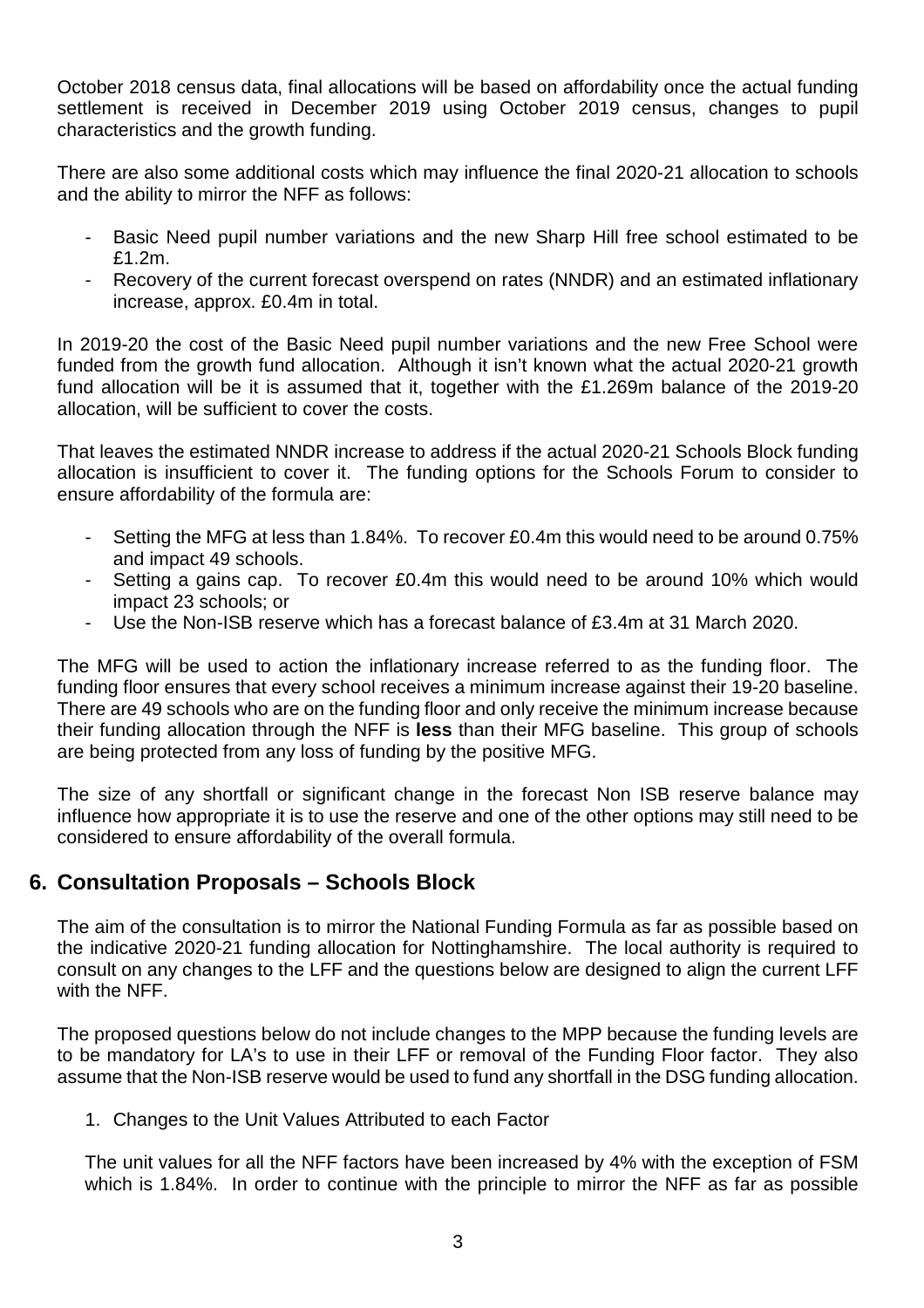these increases will need to be reflected in the LFF. The unit values for 2019-20 and those proposed for 2020-21 are shown in the Appendix.

## **Question 1**

In order to continue with the principle to mirror the NFF as far as possible the local authority would need to increase the unit values for each factor as detailed in Table 1

Are you in agreement with this proposal? Yes/No

2. Minimum Funding Guarantee/Funding Floor (MFG)

For 2020-21 the MFG must be between +0.5% and +1.84% and the current MFG in the LFF is 0.00%, by setting a positive MFG this protects schools from any reduction in per pupil funding as a result of a change in pupil characteristics or unit values. In order to mirror the real terms protection in the NFF the local authority would need to set the MFG at +1.84%.

#### **Question 2**

In order to continue with the principle to mirror the NFF as far as possible the local authority would need to set the MFG at 1.84%.

Are you in agreement with this proposal? Yes/No

3. Level of Gains Cap

The local authority is required to consult on the level of the gains cap which is currently 0.815%. In order to mirror the NFF as far as possible the cap would need to be removed.

#### **Question 3**

In order to continue with the principle to mirror the NFF as far as possible the gains cap percentage would need to be removed.

Are you in agreement with this proposal? Yes/No

4. De-delegation

The DfE requires any funding that was subject to de-delegation in 2019-20 to be re-approved by Schools Forum if the de-delegation is to continue in 2020-21. The services to be dedelegated haven't changed but the per pupil amounts for Trade Union Facilities and Free School Meal Eligibility Assessment have been updated.

The Trade union facilities scheme supports the process of effective consultation and negotiation in our schools with the trade unions recognised by Nottinghamshire County Council. The contribution rates have remained static in recent years and this year a 3% increase is proposed to both rates in recognition of significant increases in Teacher and support staff pay and employer pension contributions. This increase will help to ensure that the fund available will continue to meet the future needs of the scheme in 2020/21. The proposed rates will therefore be Primary £1.56 (from 1.51) and £1.69 (from £1.64) Secondary per pupil. The rates will continue to apply to both maintained and academy schools.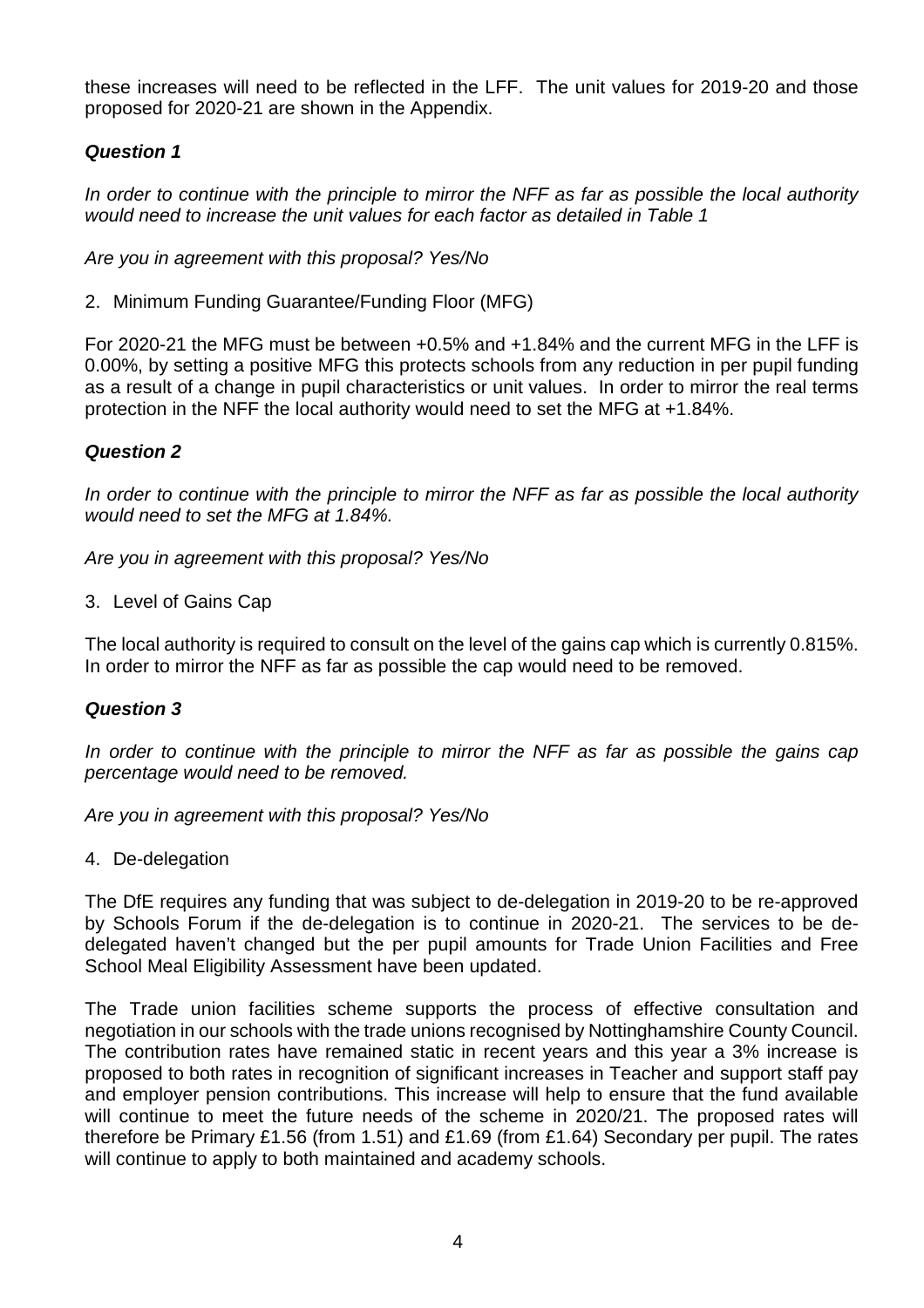The free school meal eligibility checking service is proposing a reduction in the per pupil rate to be charged in 2020/21. The proposed rate per pupil is £0.75 for all primary and secondary school children. This represents a reduction from the 2019/20 rates of £0.87 per Primary pupil and £0.91 per secondary pupil. The service has been able to reduce the per pupil rate due to expected high level of buy back from Nottinghamshire's academies and schools from other local authorities.

### **Question 4 (to be answered by maintained schools only)**

Do you agree to the de-delegation of the following in 2020-21?

- Free school meals eligibility assessment?
- Support to underperforming ethnic minority groups and bilingual learners?
- Contingency for crisis communications?
- Trade Union Facilities?

|                                                                             | Primary per pupil<br>de-delegation | Secondary per pupil<br>de-delegation |
|-----------------------------------------------------------------------------|------------------------------------|--------------------------------------|
| Free school meal eligibility assessment                                     | £0.75 (£0.87)                      | £0.75 (£0.91)                        |
| Support to underperforming ethnic minority groups and<br>bilingual learners | £5.03                              | £5.03                                |
| Contingency for crisis communications                                       | £0.90                              | Nil                                  |
| <b>Trade Union Facilities</b>                                               | £1.56 (£1.51)                      | £1.69 (£1.64)                        |

# **7. Consultation timetable**

The Authority Proforma Tool (APT) submission deadline is 21 January 2019. Ideally the local funding formula should receive political approval via Policy Committee before it is submitted but the timing of this committee meeting in December may be difficult to achieve. A proposed timetable is below:

- 7<sup>th</sup> November Schools Forum meeting decide content of consultation.
- Week commencing 11th November 2/3 week consultation period
- 5th December circulation of consultation responses and proposed 2020-21 local funding formula.
- 12<sup>th</sup> December Schools Forum meeting recommendation of local funding formula.
- 15 January 2020 agreement of local funding formula at Policy Committee.
- 21 January 2020 APT submission to EFSA

# **8. Recommendation**

That the Schools Forum:

- Consider and agree the approach to be taken to ensure affordability of the formula.
- Consider and agree the proposals to be included in the 2020-21 schools funding consultation.
- Consider and agree the proposed timetable for the schools funding consultation.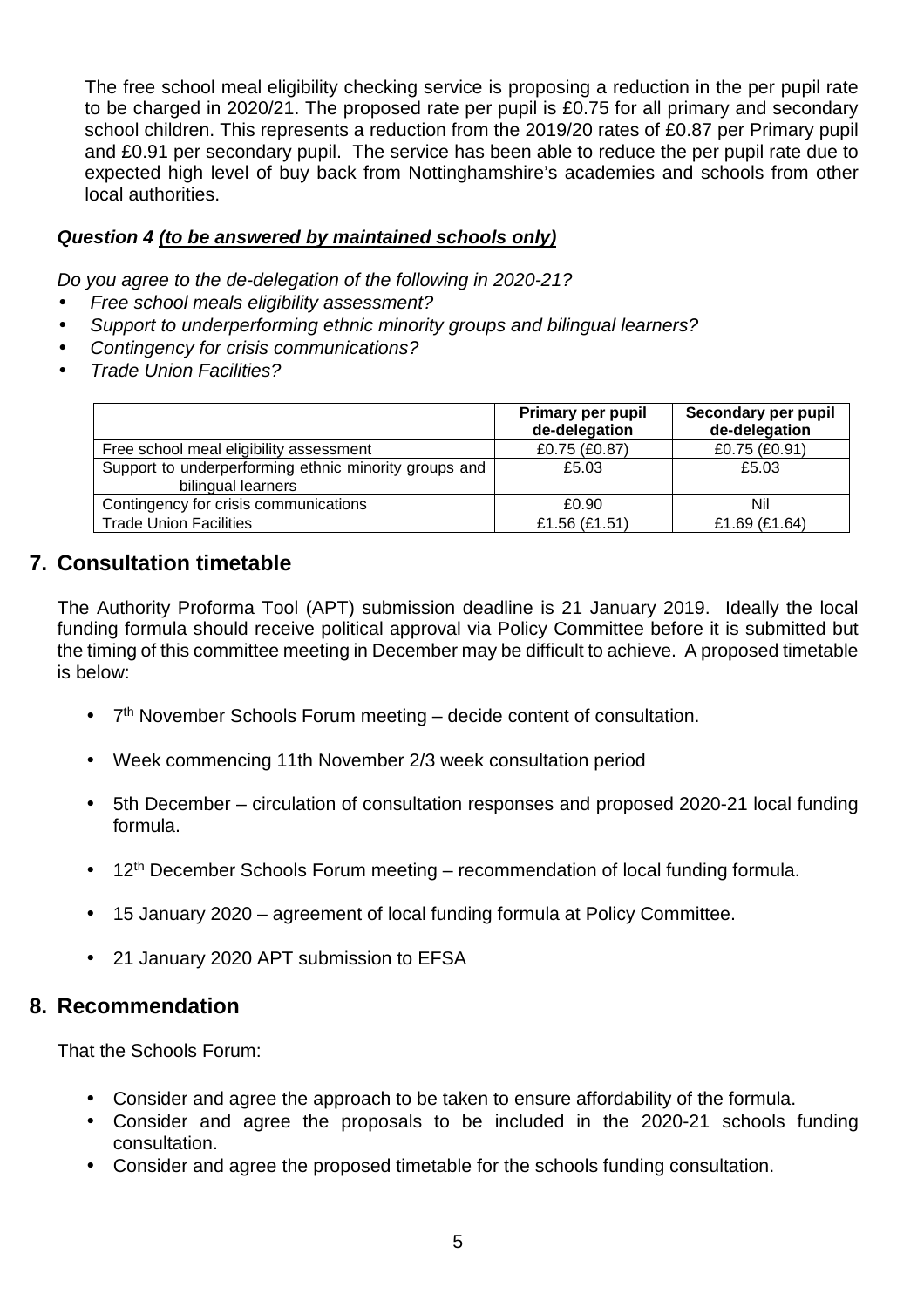### **For any enquiries about this report please contact:**

Sue Summerscales Senior Finance Business Partner - Children & Families Chief Executive's Department

T: 01159 773468

E: sue.summerscales@nottscc.gov.uk